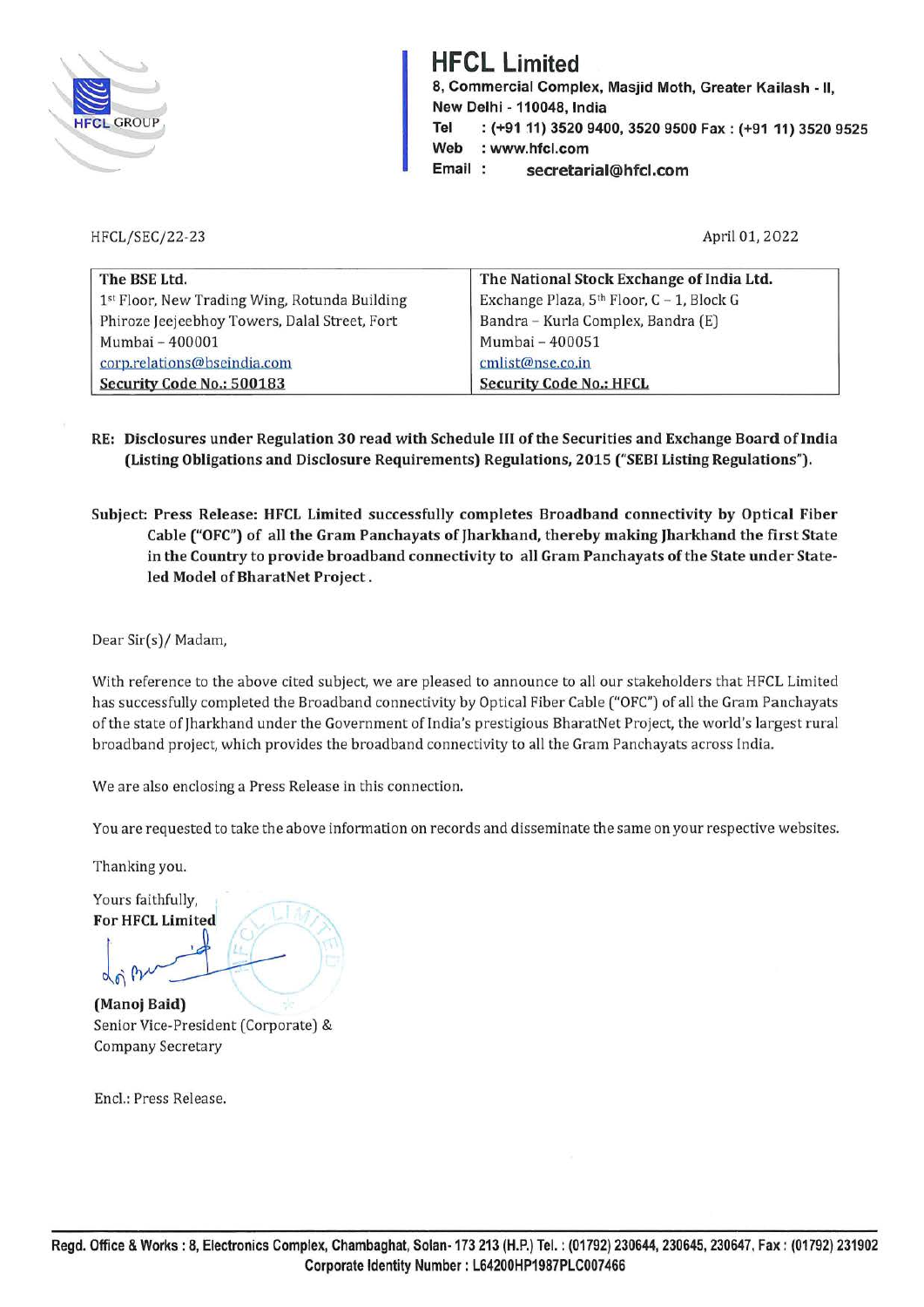

Press Release For immediate release

# **HFCL completes Broadband connectivity by Optical Fiber Cable of all the Gram Panchayats of Jharkhand thereby making Jharkhand the first State in the Country to provide connectivity of all Gram Panchayats of the State under State-led Model of BharatNet Programme.**

**New Delhi, April 01, 2022:-** HFCL Limited (HFCL), a leading telecom equipment, fiber optic cables manufacturer and technology provider, has announced the successful completion of laying optical fiber cable (OFC) in the state of Jharkhand under the Government of India's prestigious BharatNet Project. HFCL has completed connectivity of 1,789 Gram Panchayats through GPON network wherein 7765 kms of OFC network has been laid out thereby providing Broadband connectivity to all the Gram Panchayats of Jharkhand. Despite tough terrains and other challenges in the State, Jharkhand has become the first State in the Country to provide connectivity to all the Gram Panchayats of the State under State-led model of BharatNet Programme of the Government of India. It is a pride moment for HFCL that it executed this high quality network with precision and speed. To ensure continuous high quality Broadband services to the people of the State, HFCL will operate and maintain this network for next 8 years.

It is noteworthy that HFCL had also completed Broadband connectivity by deploying 7869 Kms of OFC network connecting 3209 Gram Panchayats with GPON network in the State of Punjab. Apart from deploying network in Punjab & Jharkhand, HFCL is also supplying fiber optic cables in Maharashtra, Telangana & Chhattisgarh under BharatNet project.

BharatNet is a flagship mission implemented by Bharat Broadband Network Limited (BBNL) wherein the Government of India through the Department of Telecom had created a strategic plan for providing broadband connectivity to 2,50,000 Gram Panchayats in India on optical fiber cable with a minimum of 100 Mbps speed.

Speaking on this achievement, **Mr. Mahendra Nahata, MD, HFCL** said, *"We are delighted to announce successful completion of creating premium quality OFC network and making Jharkhand the first State in the State-led model of BharatNet Programme of Government of India to complete Broadband connectivity to all the Gram Panchayats of the State.* HFCL is proud to have executed this high quality OFC network which will serve the rural population of the State of Jharkhand for many years to come. *HFCL is fully committed to continue to serve more such projects with high quality, precision and speed.* "

 $ln m = 10$  $\overline{\mathscr{S}}$